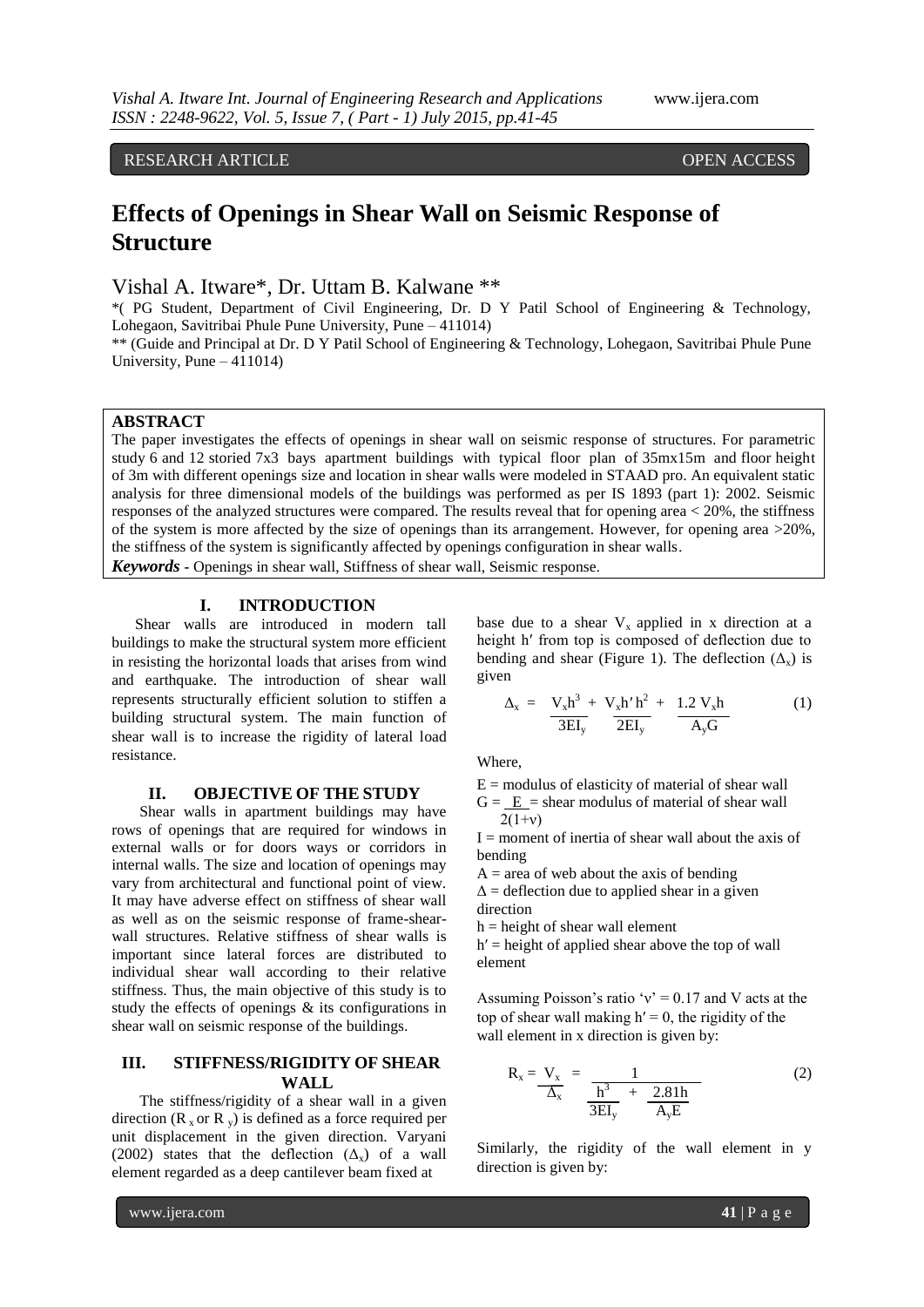$$
R_y = \frac{V_y}{\Delta_y} = \frac{1}{\frac{h^3}{3EI_x} + \frac{2.81h}{A_xE}}
$$
(3)

**3.1. Solid rectangular shear wall** For solid rectangular shear wall with  $t \ll L$ 

$$
I_y = \frac{L^3 t}{12} \tag{4}
$$

$$
I_x = \underline{Lt}^3 \approx 0 \tag{5}
$$

Substituting the above values in Eq. (2), the rigidity of shear wall in the direction of its length  $R_x$  (say R)

$$
R_x = \frac{Et}{\frac{4h^3}{L^3} + \frac{2.81h}{L}}
$$
 (6)

From definition,  $R = 1$ Δ

$$
\Delta_{\text{solid wall}} = \frac{4h^3}{\frac{L^3}{L^3} + \frac{2.81h}{L}}
$$
\n
$$
V_x \longrightarrow E_t
$$
\n
$$
= \frac{4h^3}{\frac{L^3}{L^3}}
$$
\n
$$
= \frac{4h^3}{\frac{L^3}{L^3}}
$$
\n
$$
= \frac{4h^3}{\frac{L^3}{L^3}}
$$
\n
$$
= \frac{4h^3}{\frac{L^3}{L^3}}
$$
\n
$$
= \frac{4h^3}{\frac{L^3}{L^3}}
$$
\n
$$
= \frac{4h^3}{\frac{L^3}{L^3}}
$$
\n
$$
= \frac{4}{\frac{2}{\frac{L^3}{L^3}}}} = \frac{2.81h}{\frac{L^3}{L^3}}
$$
\n
$$
= \frac{4h^3}{\frac{L^3}{L^3}}
$$
\n
$$
= \frac{4}{\frac{L^3}{L^3}}
$$
\n
$$
= \frac{4}{\frac{L^3}{L^3}}
$$
\n
$$
= \frac{4}{\frac{L^3}{L^3}}
$$
\n
$$
= \frac{4}{\frac{L^3}{L^3}}
$$
\n
$$
= \frac{4}{\frac{L^3}{L^3}}
$$
\n
$$
= \frac{4}{\frac{L^3}{L^3}}
$$
\n
$$
= \frac{4}{\frac{L^3}{L^3}}
$$
\n
$$
= \frac{4}{\frac{L^3}{L^3}}
$$
\n
$$
= \frac{4}{\frac{L^3}{L^3}}
$$
\n
$$
= \frac{4}{\frac{L^3}{L^3}}
$$
\n
$$
= \frac{4}{\frac{L^3}{L^3}}
$$
\n
$$
= \frac{4}{\frac{L^3}{L^3}}
$$
\n
$$
= \frac{4}{\frac{L^3}{L^3}}
$$
\n
$$
= \frac{4}{\frac{L^3}{L^3}}
$$
\n
$$
= \frac{4}{\frac{L^3}{L^3}}
$$
\n
$$
= \frac{4}{\frac{L^3}{L^3}}
$$
\n
$$
= \frac{4}{\frac{L^3}{L^3}}
$$
\n

Fig.1:- Deflection of cantilever shear wall

#### **3.2. Shear wall with opening**

Piers in a wall formed by openings may be regarded as fixed at both ends as shown in Figure 2. The bending deflection term h3/3EI will be reduced to h3/12EI, as presented in Eqs. (2) and (3) (Varyani, 2002). The rigidity of a pier in the direction of its length is given by:

$$
R = \frac{Et}{\frac{h_o^3}{I^3} + \frac{2.81h_o}{I}}
$$
 (8)

Displacement of pier is thus given by :

$$
\Delta_{\text{ pier}} = \frac{h_o^3}{\frac{1^3}{\text{Et}}} + \frac{2.81h_o}{1}
$$
 (9)

Where,

 $h<sub>o</sub>$  = height of opening

 $l =$  length of pier

www.ijera.com **42** | P a g e

The rigidity of wall with openings may be calculated neglecting the effects of the axial shortening of piers by judicious use of the principles of series and parallel. End condition of solid strip is not clearly mentioned.



Fig.2:- Wall element fixed at both ends

 Neuenhofer (2006) developed finite element algorithm to calculate the stiffness of shear walls with opening. It was implemented in computing package MATLAB to investigate the accuracy of simplified method. The results from finite element analysis were compared with that calculated using the simplified method in which fixed-fixed action was assumed for solid strip. Error in the simplified method for the stiffness of wall with small aspect ratio was found remarkably higher that that obtained from wall with higher aspect ratio.

 The end condition of solid strip for the present study was assumed as fixed-fixed same as pier. Thus, the displacement of solid strip was calculated using the relation:

$$
\Delta_{\text{solid strip}} = \frac{h_o^3}{\frac{L^3}{\text{Et}}} + \frac{2.81h_o}{\text{L}}
$$
 (10)

Likewise, displacements of pier 1 and pier 2, as shown in Figure 2 were calculated using the Eq. (9), and the combined displacement of piers was obtained using the relation:

$$
\Delta_{\text{piers}} = \frac{1}{\frac{1}{\Delta_{\text{pier1}}} + \frac{1}{\Delta_{\text{pier2}}}}
$$
(11)

Hence  $\Delta_{\text{wall}} = \Delta_{\text{solid wall}} - \Delta_{\text{solid strip}} + \Delta_{\text{piers}}$  (12)

The rigidity of wall with opening is given by:

$$
R_x = \frac{1}{\Delta_{\text{wall}}} \tag{13}
$$

# **IV. RESPONSE OF SHEAR-WALL STRUCTURE WITH OPENINGS IN SHEAR WALL**

To study the effects of size and location of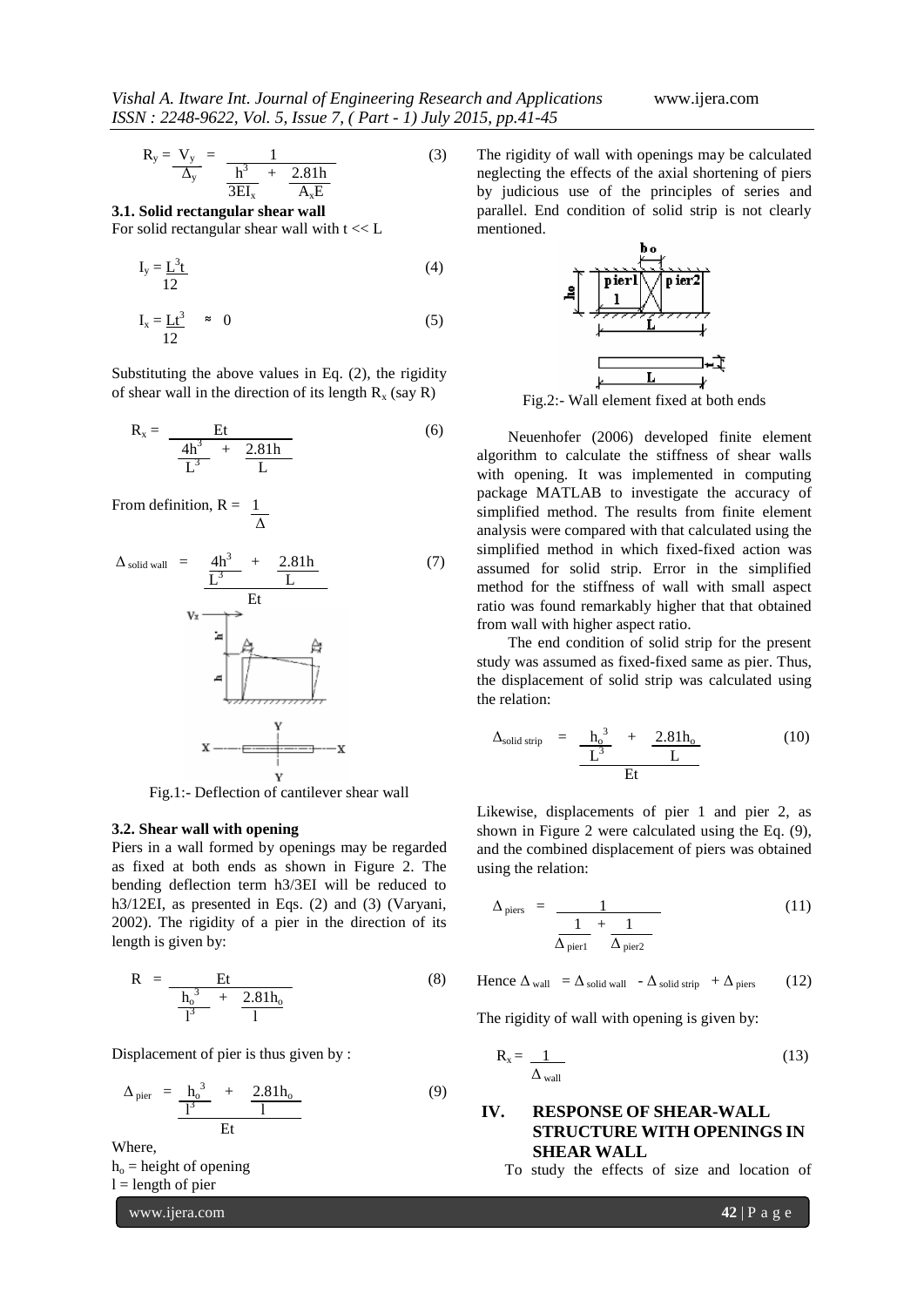openings in shear walls on seismic response of buildings, three dimensional FEM models of 6 and 12 storied 7x3 bays frame-shear-wall buildings with typical floor plan of 35mx15m (Figure 3) and floor height of 3m were developed in the structural analysis program STAAD pro. Beams and columns were modeled using beam elements. Shear walls and floor slabs were modeled as plate elements and rigid diaphragms respectively.



The buildings were assumed as apartment buildings with dual system (shear wall and special moment resisting frame), situated in seismic zone V. Preliminary design of the structural elements modeled in the buildings, was performed based on gravity loads and imposed loads according to IS 875 (Part 2): 1987. Lateral loads due to earthquake were calculated using seismic coefficient method given in IS 1893 (Part1): 2002, in which Importance factor (I)  $= 1$ , Zone factor (Z)  $= 0.36$  and Response reduction factor  $(R) = 5$  were used. After several analyses in STAAD Pro., using an equivalent static lateral force analysis for various load combinations as per IS 1893 (Part 1): 2002, final dimensions of the member elements for further analysis were obtained. The maximum percentage of reinforcement was limited to 4% of concrete gross area as per IS 456: 2000, assuming concrete grade of M25 for all structural elements. Maximum story drift was limited to 0.004 times the story height.

 Horizontally centered door openings of 2.1-m height, were increased from 14% to 35% varying the door width ' $b_0$ '. Similarly, window openings of 2 m width, located at 0.6m from floor level, were increased from 16% to 28% varying the opening height  $h_0$ , to study the effects of openings configurations in shear wall on seismic responses of the frame-shear-wall structures. Door openings of 1m x 2.1m were located at different horizontal distance 'eh' from the edge of shear wall. Similarly, window openings of 2m x 1.2m were located at different vertical distance 'ev' from floor level, to see the effects of openings location. For the structural analysis, lateral load due to earthquake was applied in the direction parallel shear walls.

Rates of increase in top displacements and decrease in base shears in shear walls were found relatively the same for both 6 and 12 storied buildings. Thus, only the results of 6-story buildings are presented in this paper as presented in Figures 4 to 9.



Fig.4:- Top displacement of 6-story building



Fig.5:- Top displacement of 6-story building



Fig.6:- Top displacement of 6-story building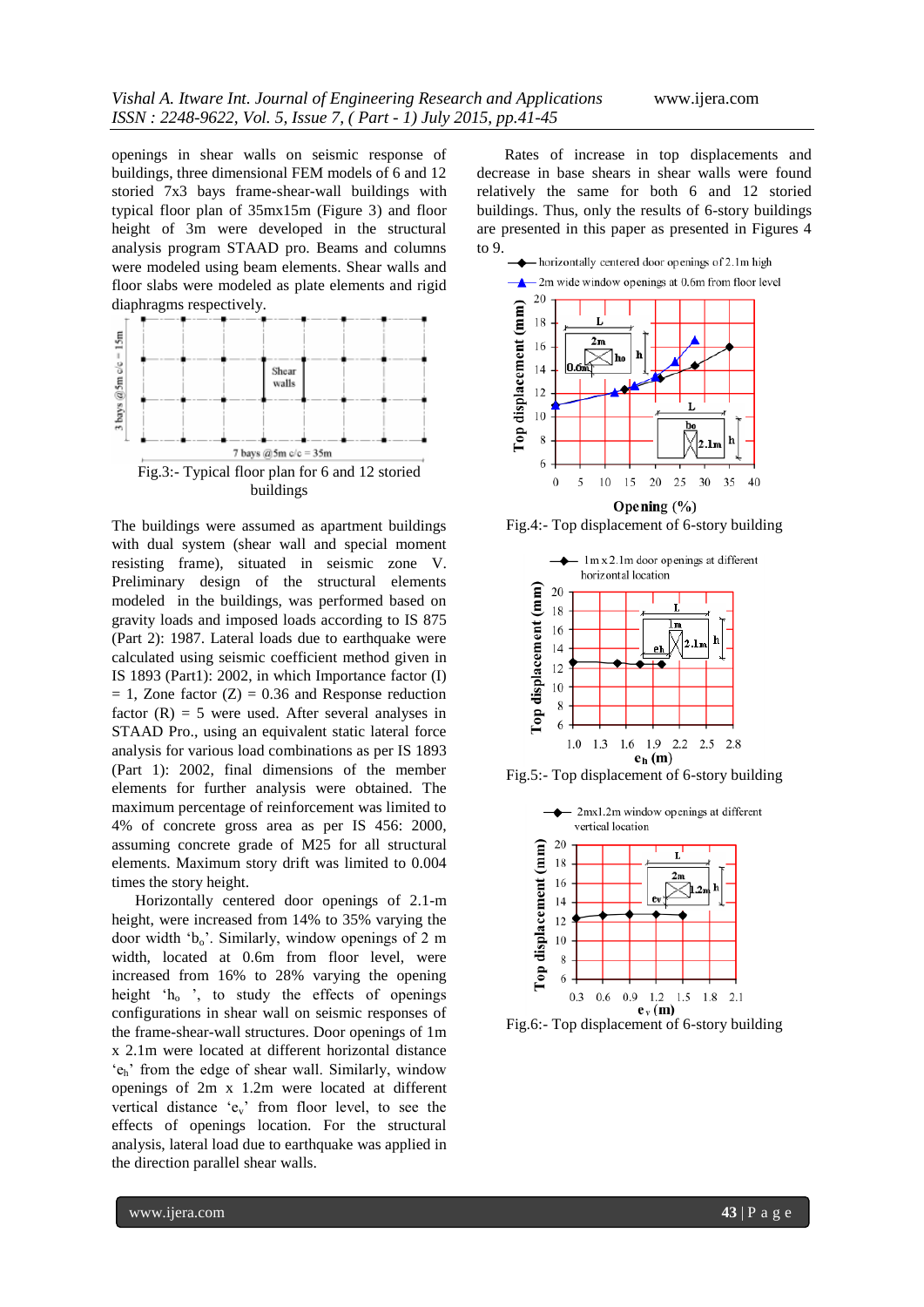

Opening (%)

Fig.7:- Base shear in shear walls of 6-story building



Fig.8:- Base shear in shear walls of 6-story building



Fig.9:- Base shear in shear walls of 6-story building

The results indicate that the stiffness of the system decreases with increase in openings sizes in the shear walls. The stiffness of the frame-shear-wall structures is not only affected by the width of openings in the shear walls, but also affected by the height of openings in shear walls. For the shear wall with opening area less than 20% of the wall area, the percentage increase in top displacement of the system is almost same for different opening arrangements in the walls. Shear walls with horizontally centered doors give almost same stiffness as windows of equal area horizontally centered at 0.6m from floor level, for openings area

less than 20%. However, opening configurations in shear walls has significant effects on the stiffness of the system when the opening area in the shear walls is larger than 20%. Figure 4 shows that the top displacement of the 6-story building with door openings of 28% in each story level is about 14.5mm where as it is 16.5mm with same opening area of windows at 0.6m from floor level. Thus, the difference between top displacements of the buildings with two different configurations is 14% for same opening area. The vertical location of window openings has been found to be more sensitive than the horizontal location of door openings, in reducing the stiffness the system.

The absolute maximum principle stress diagrams as presented in Figure 10 show that arrangement of the opening area < 20% has negligible effect on maximum absolute stress and its location in shear wall. However, the maximum absolute stress at opening corners increases significantly as the opening size increases.



(a) Horizontally centered door openings of different



(b) Window openings of different size at 0.6m from floor level